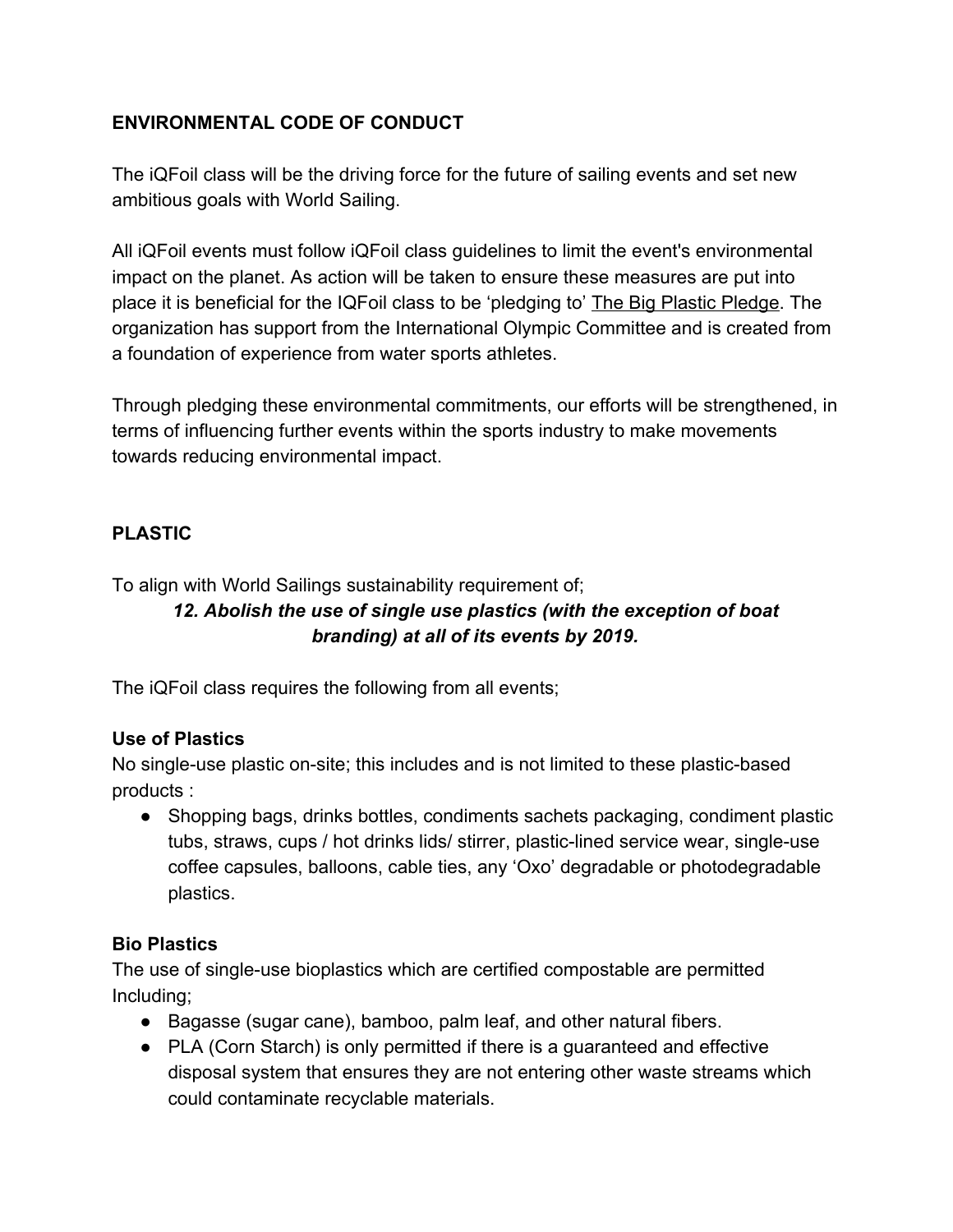If the use of any bio-plastics, the type of material and how exactly it should be disposed of must be clearly labeled on the product.

#### **Implemented Alternatives**

The implementation of the following must be actioned;

- Refill points for drinking water must be of easy access.
- Drink refill stations for both alcoholic and non-alcoholic beverages.
- Foodservice wear must be based on a reusable system or 100% natural product.
- If bins require bin liner bags they must be made from recycled plastic, not virgin plastic.

#### **Optional Alternatives**

- Reusable cup system in the style of deposit/refund system.
- Purchase an 'event cup' for a keepsake.
- Offer self-wash stations for cups.
- Condiment dispensers instead of sachets.

### **Vendors Contracts**

- Before signing contracts with vendors it must be clear that you will only accept suppliers who are in alignment with serving plastic-free options.
- Written in all vendor's contracts, it must be agreed that they will not be bringing any of the single-use plastics.
- It must be clear to vendors not to serve anything in single-use plastic, or items that will generate single-use plastic waste.
- If there is any sponsorship from energy bar companies, for example, it could be difficult to change their packaging to non-plastic. In this case, ensure they have a 'return wrapper to us' approach to their packaging.

### **Recycling**

- Bins must be clearly labeled to allow for clear waste separation, including a separate for composting.
- All recycling systems must lead to a genuine recycling plant that deals with the waste in the host country.
- Any necessary plastic materials used for the event must be able to be recycled easily in the local area.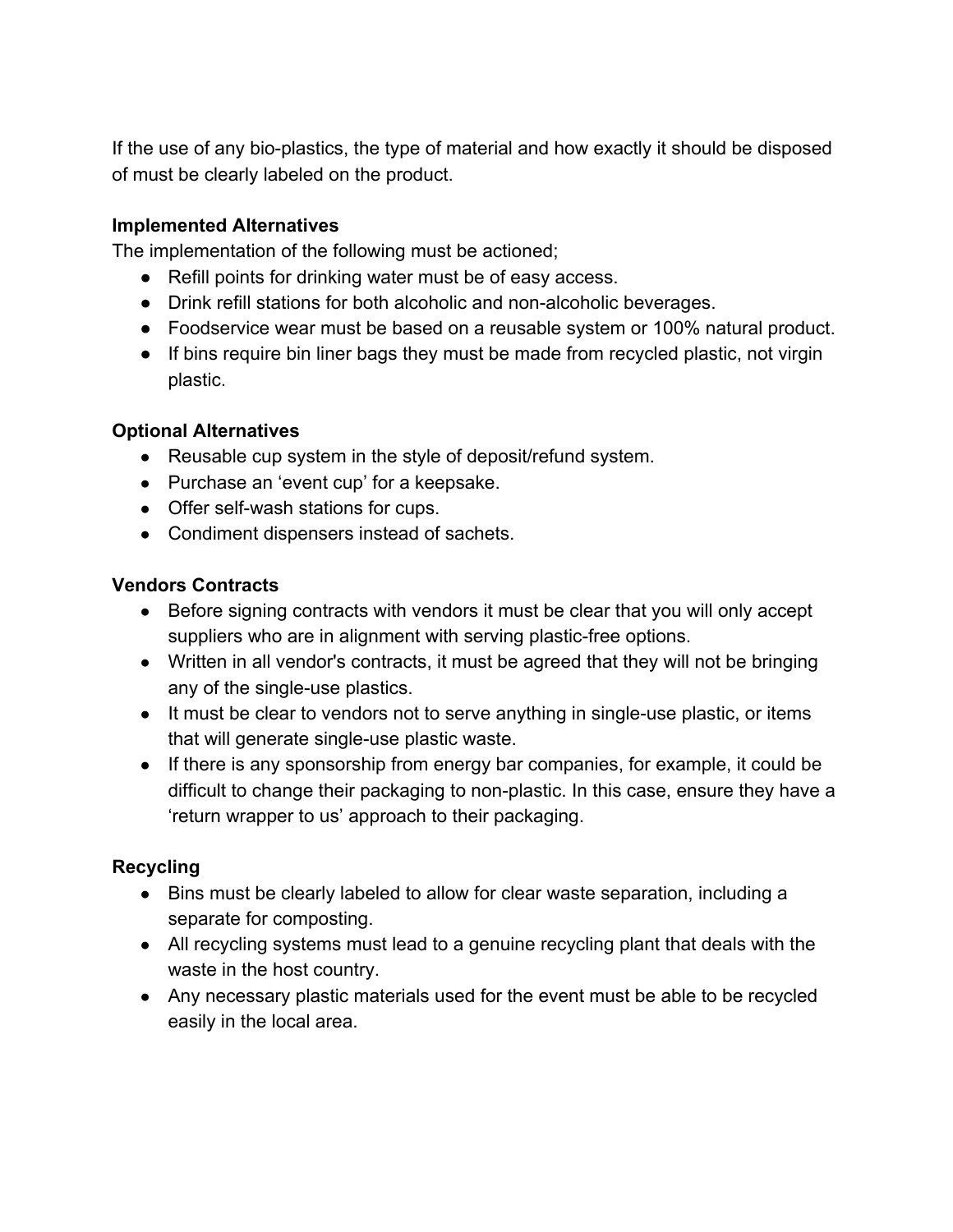#### **Merchandise**

- No single-use plastic items.
- Encourage items made from natural and sustainable materials.

#### **Accreditation**

- Wristbands, aim for recycled plastic content for these if you cannot find a non-plastic alternative.
- Go for lanyards that are not branded so they can be used for future events.
- For spectator ticketing, e-ticking is the best option, use sustainably sourced paper if tickets are necessary.

#### **Signage**

- Limit the amount of paper that is laminated and can only be used for a single event. Instead, use high quality, sustainably sourced paper that has high water resistance.
- Use pre used signage where possible.
- Avoid printing branding on PVC and plan for re-using the branding.
- Use recycled content for signs where possible.
- Use reusable bungees instead of cable/zip ties.

### **CARBON FOOTPRINT**

All iQFoil class events will be carbon neutral by 2020, in order to be in line with World Sailing's carbon goal and extending to transport of sailors and organization members.

# **We require the following information to ensure this is implemented, this looks at scope 1, 2, and 3 elements of carbon footprint analysis.**

### **Travel**

Participant and organization member information:

- Mode of Transport taken by all participants and organization members (Scope 1 and 2)
- Departure and Arrival Airport (if applicable)
- The distance of Car/Bike Journey in KM or Departure Postcode.